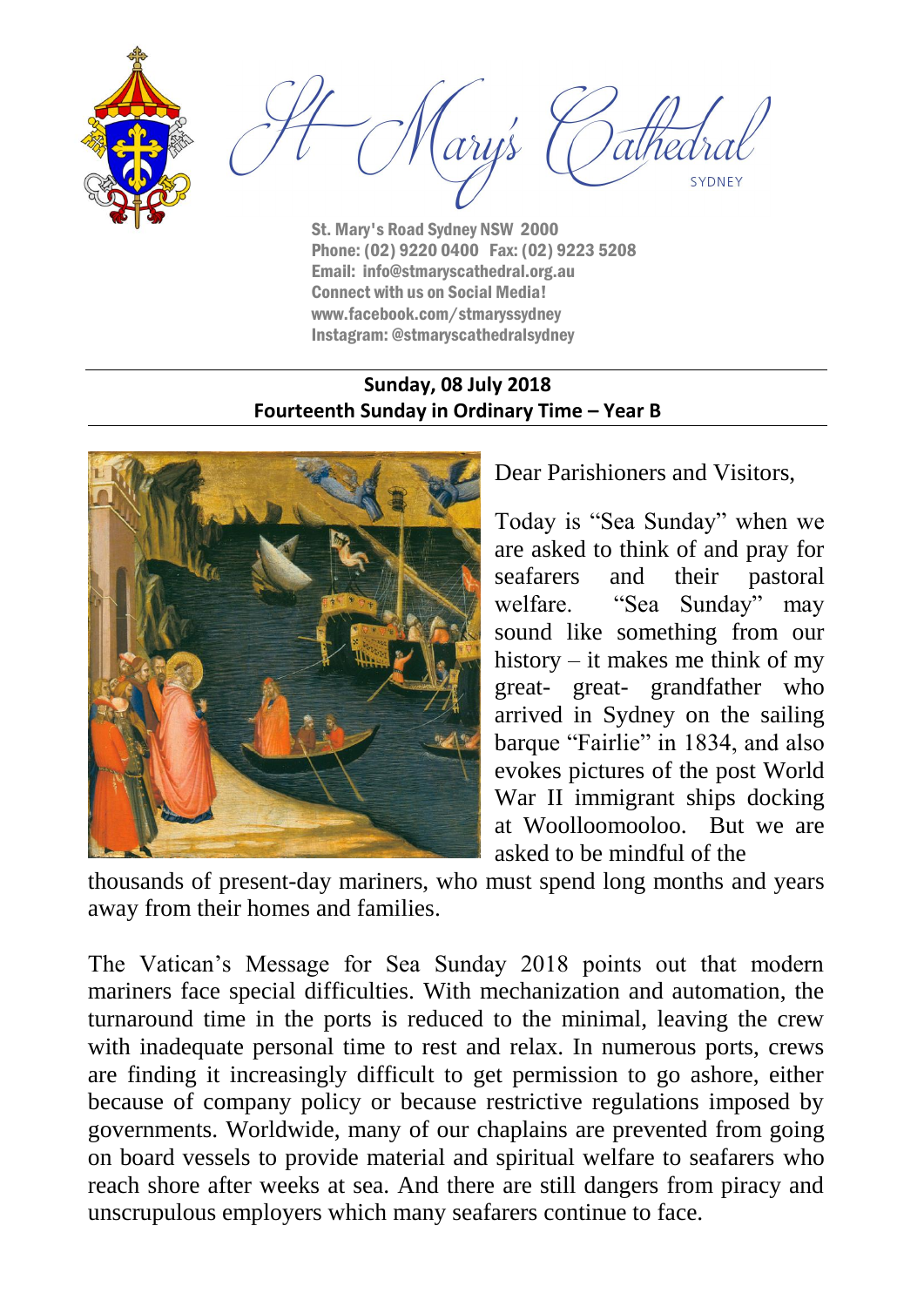So let us keep those who work at sea in our prayers today and regularly. Here at the Cathedral we are also celebrating "Marriage Sunday" this weekend, and especially welcome to the 10.30 Solemn Mass many couples celebrating various anniversaries of marriage or just rejoicing in the gift of Matrimony. Congratulations and thankyou to you all!

*Fr Don Richardson,* Dean

**SPECIAL NOTICE:** The cathedral priests will be attending a special Archdiocese of Sydney Clergy Conference on **17, 18 & 19 July**. On those days **there will be NO 6.45am Mass,** and on **Thursday, 19** there will be **Confessions** at **5pm only**, **not** from Noon to 1pm. Please note also that on **Saturday, 21 July** there will be **no 11.30am Confessions** and **no 12noon Mass**, due to the Ordination of Deacons at 10.30am.

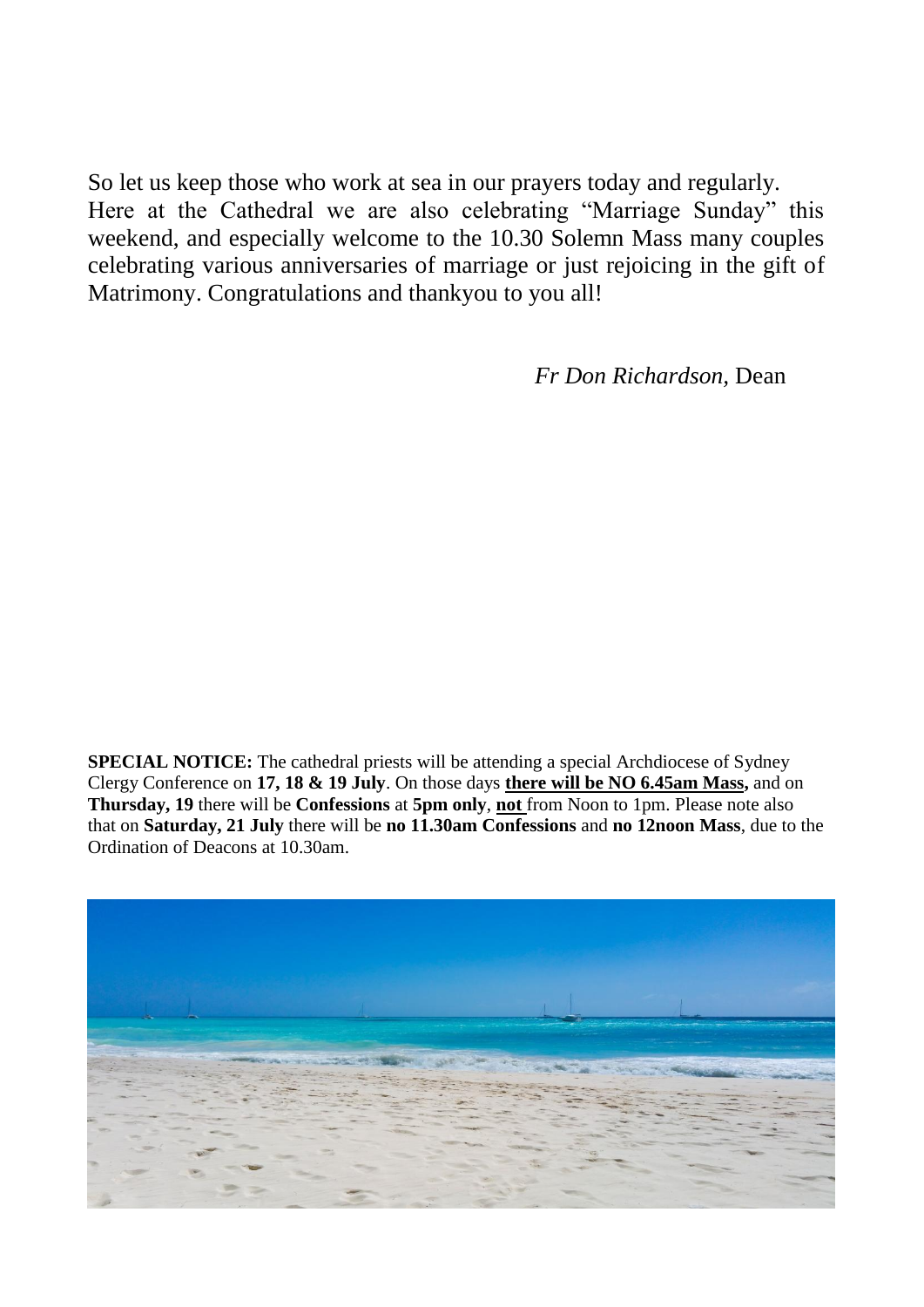*Liturgy…*

## **First Reading Ez 2:2-5**

## **A reading from the prophet Ezekiel**

### *The people are rebellious; they shall know there will be a prophet in their midst.*

The spirit came into me and made me stand up, and I heard the Lord speaking to me. He said, 'Son of man, I am sending you up to the Israelites, to the rebels who have turned against me. Till now they and their ancestors have been in revolt against me. The sons are defiant and obstinate; I am sending you to them, to say, "The Lord says this." Whether they listen or not, this set of rebels shall know there is a prophet among them.'

> **The word of the Lord. Response: Thanks be to God!**

> > OΩ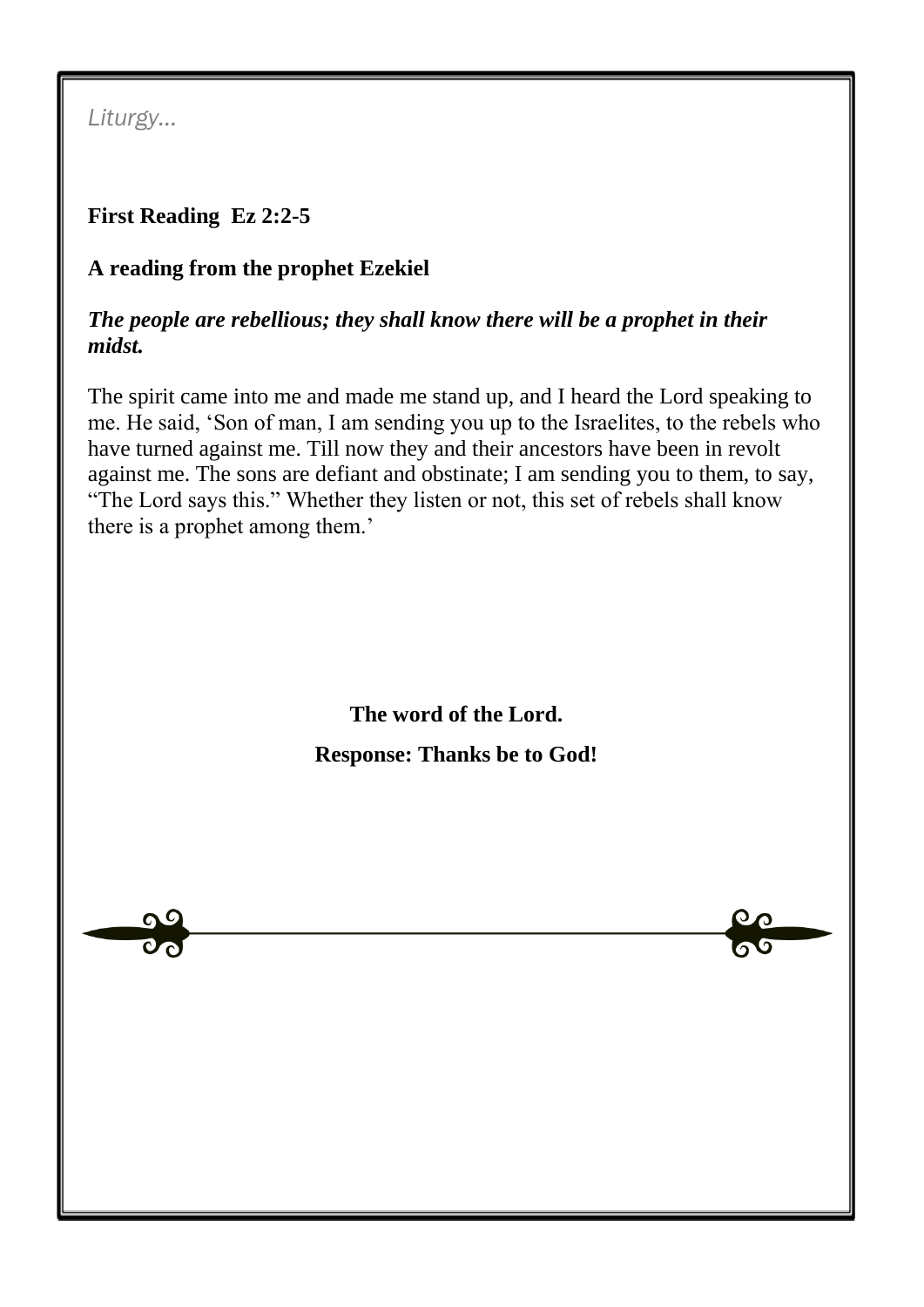## *Liturgy…*

### **Responsorial Psalm Ps 122. R. v.2**

### *(R.)* **Our eyes are fixed on the Lord, pleading for his mercy.**

1. To you have I lifted up my eyes, you who dwell in the heavens: my eyes, like the eyes of slaves on the hand of their lords. *(R.)*

2. Like the eyes of a servant on the hand of his mistress, so our eyes are on the Lord our God till he shows us his mercy. *(R.)*

3. Have mercy on us, Lord, have mercy. We are filled with contempt. Indeed all too full is our soul with the scorn of the rich, with the proud man's disdain. *(R.)*



## **Second Reading 2 Cor 12:7-10**

## **A reading from the second letter of St Paul to the Corinthians**

### *I will glory in my infirmities so that the power of Christ may dwell in me.*

In view of the extraordinary nature of these revelations, to stop me from getting too proud I was given a thorn in the flesh, an angel of Satan to beat me and stop me from getting too proud! About this thing, I have pleaded with the Lord three times for it to leave me, but he has said, 'My grace is enough for you: my power is at its best in weakness.' So I shall be very happy to make my weaknesses my special boast so that the power of ChristP may stay over me, and that is why I am quite content with my weaknesses, and with insults, hardships, persecutions, and the agonies I go through for Christ's sake. For it is when I am weak that I am strong.

**The word of the Lord.**

### **Response: Thanks be to God!**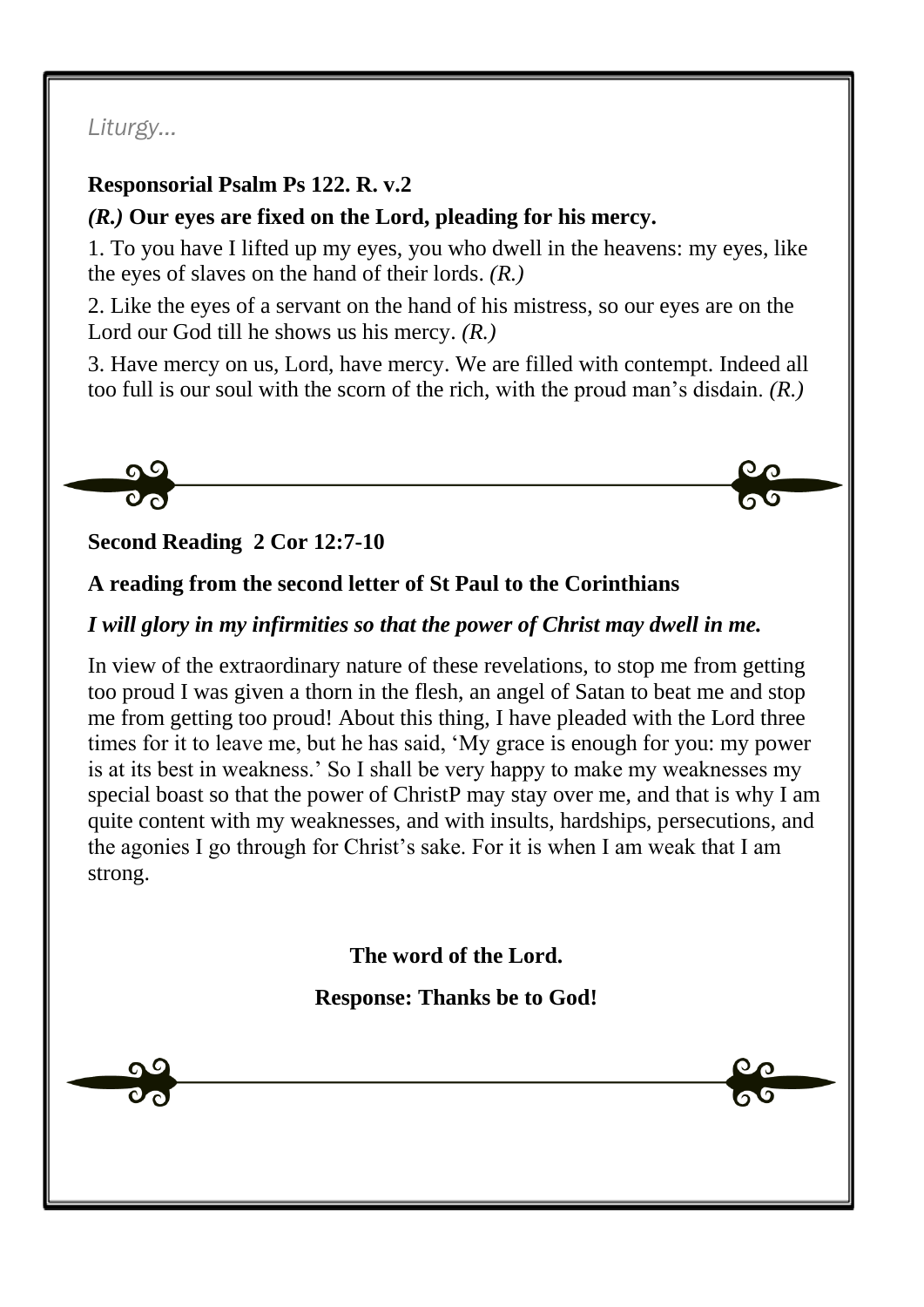*Liturgy…*

### **Gospel Acclamation Lk 4:18**

### **Alleluia, alleluia!**

The Spirit of the Lord is upon me; he sent me to bring Good News to the poor.

### **Alleluia!**

 $\mathbf{\Omega}^{\mathcal{C}}$ 

**Gospel Mk 6:1-6**

### **A reading from the holy Gospel according to Mark**

#### *A prophet is despised only in his own country.*

Jesus went to his home town and his disciples accompanied him. With the coming of the sabbath he began teaching in the synagogue and most of them were astonished when they heard him. They said, 'Where did the man get all this? What is this wisdom that has been granted him, and these miracles that are worked through him? This is the carpenter, surely, the son of Mary, the brother of James and Joset and Jude and Simon? His sisters, too, are they not here with us?' And they would not accept him. And Jesus said to them, 'A prophet is only despised in his own country among his own relations and in his own house'; and he could work no miracle there, though he cured a few sick people by laying his hands on them. He was amazed at their lack of faith.

> **The Gospel of the Lord Response: Praise to you Lord Jesus Christ**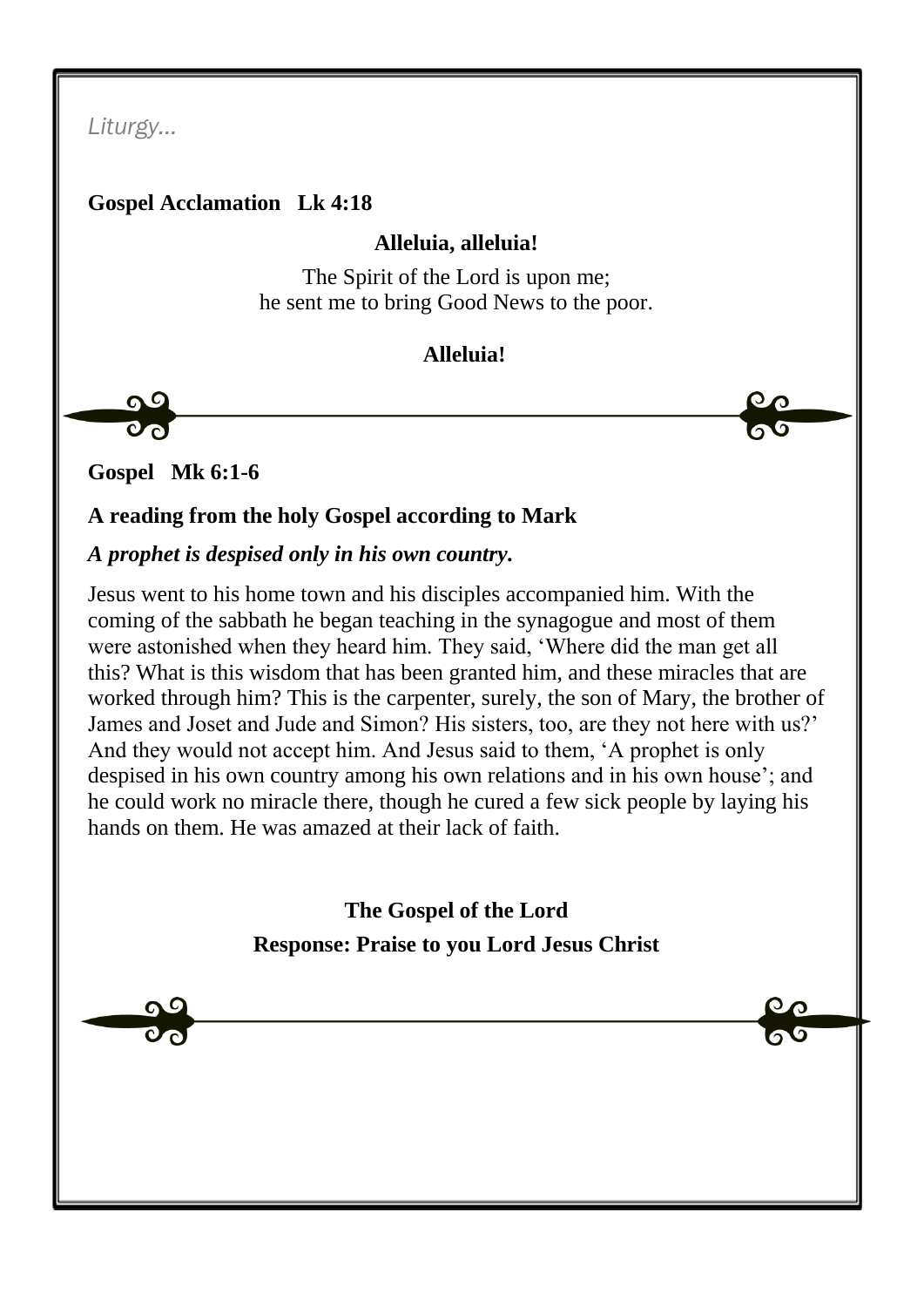

**CATHEDRAL CLERGY** Archbishop Anthony Fisher OP Father Donald Richardson, Dean **Father Brendan Purcell** Father Emmanuel Yoon Jae Seo Father Pierluigi Passoni

**CATHEDRAL STAFF** 

Chris Backhouse-Cathedral Sacristan Thomas Wilson-Director of Music Helen Morassut - General Manager, St Marys Cathedral Precinct





# A COPY OF THE CATHOLIC WEEKLY CAN BE PURCHASED FOR \$2

**SPECIAL NOTICE:** The cathedral priests will be attending a special Archdiocese of Sydney Clergy Conference on **17, 18 & 19 July**. On those days **there will be NO 6.45am Mass,** and on **Thursday, 19** there will be **Confessions** at **5pm only**, **not** from Noon to 1pm. Please note also that on **Saturday, 21 July** there will be **no 11.30am Confessions** and **no 12noon Mass**, due to the Ordination of Deacons at 10.30am.

| <b>Weekend Mass</b>                | Saturday Vigil:<br>Sunday: | 6.00 <sub>pm</sub><br>7.00am, 9.00am, 10.30am (Solemn High Mass);<br>12noon Latin Mass in the extraordinary form; 6.00pm Mass |
|------------------------------------|----------------------------|-------------------------------------------------------------------------------------------------------------------------------|
| <b>Weekday Mass</b>                | Monday to Friday:          | 6.45am, 1.10pm & 5.30pm; Saturday: 9.00am & 12noon<br>Public Holidays: 9am (or as advertised)                                 |
| <b>Reconciliation</b>              | Monday-Friday:             | 12noon -1.00pm & 5.00pm to 5.25pm Saturday 11.30am-<br>11.55am, 4.30-5.30pm                                                   |
| <b>Vespers</b><br>(Evening Prayer) | Monday to Thursday:        | 5.00pm; Saturday 5.30pm; Sunday 5.00pm (with<br>Benediction of the Blessed Sacrament)                                         |



 $\mathbf{C}$ G

\*\*COELIACS: Special Provision is made for Coeliacs at the Cathedral. Those who are gluten intolerant may receive communion either from the Chalice or with a gluten low host. Application should be made to the Sacristan before Mass.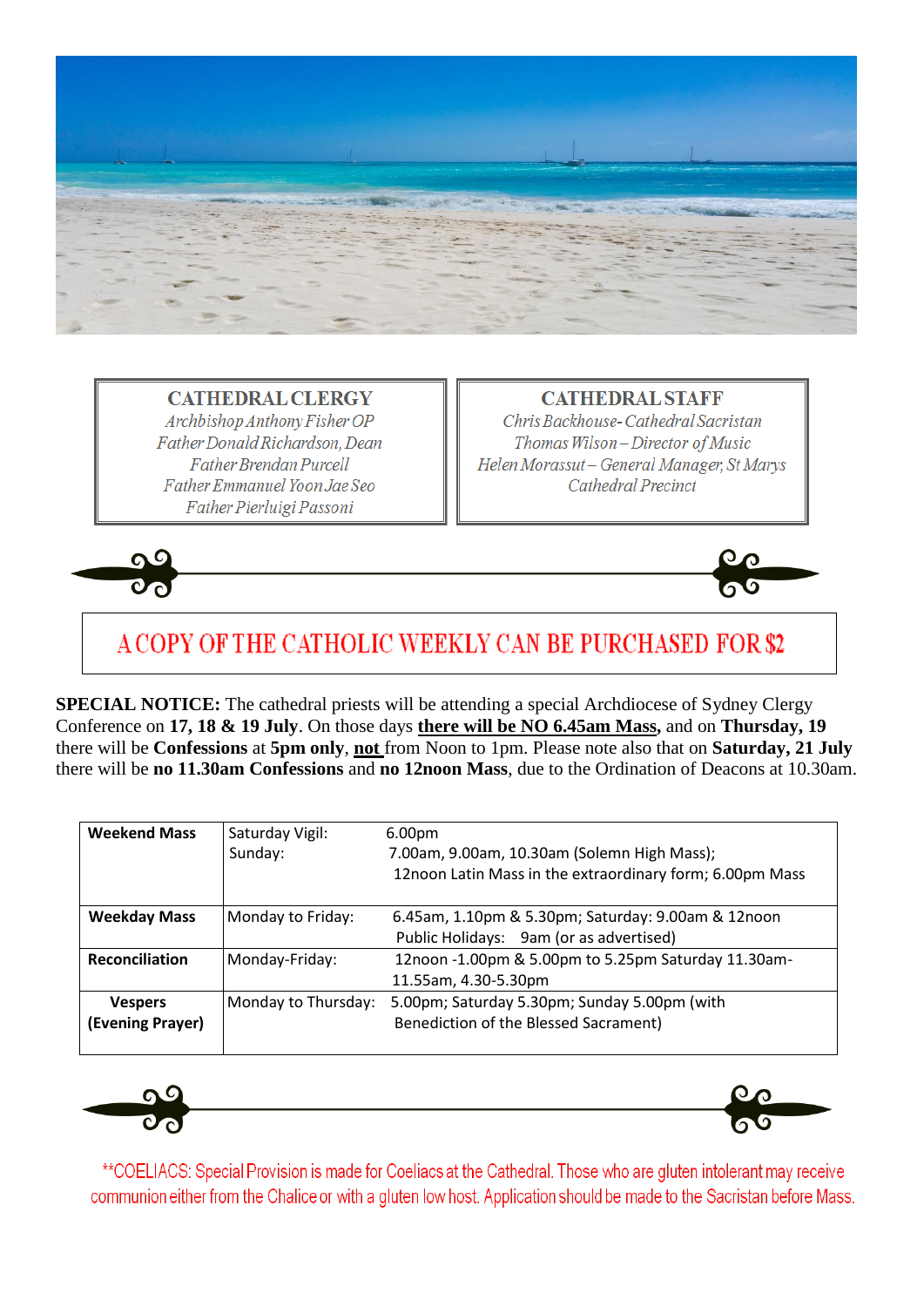

#### **CATHEDRAL NOTICES ……**

**SPECIAL NOTICE:** The cathedral priests will be attending a special Archdiocese of Sydney Clergy Conference on **17, 18 & 19 July**. On those days **there will be NO 6.45am Mass,** and on **Thursday, 19** there will be **Confessions** at **5pm only**, **not** from Noon to 1pm. Please note also that on **Saturday, 21 July** there will be **no 11.30am Confessions** and **no 12noon Mass**, due to the Ordination of Deacons at 10.30am.

#### **2018 HOLY FATHER'S APPEAL.** Our

thanks go to all of you who opened your hearts and gave generously towards the **Holy Father's Appeal**. Because you chose to give, you have given hope to those who are in most need of our generosity and compassion. If you missed appeal weekend, you can still give by phoning the Fundraising Office on **1800 753 959.** Thank you.

**SEA SUNDAY APPEAL.** *Sea Sunday* takes place today**, 8 July 2018**, when the Church prays for all those who live and work at sea. Without them, we would not have most of the items we buy. The Apostleship of the Sea (AoS), the Catholic Church's official maritime welfare agency, supports seafarers both practically and spiritually. If you like to know more about the Apostleship of the Sea, please visit our website: **[www.aos](http://www.aos-australia.org/)[australia.org](http://www.aos-australia.org/)**

#### **TOURS OF ST MARY'S CATHEDRAL:**

Our tour guides would love to take you through the history of our mother church in Sydney on weekdays at 10am, 10.30am and a visit at 1.45pm or 2pm. For enquires and to book a tour .please email

**info@stmaryscathedral.org.au.** *Please note: minimum tour group numbers of 10 require. No tours on Fridays as the Crypt can be closed at short notice.*

#### **CATHOLICCARE SYDNEY.**

Counselling can support you and your family to face life's challenges. Our caring team provides services for individuals, couples and families that are affordable. For more information contact our **CCareline** Team on **13 18 19**

**WORLD YOUTH JANUARY 2019.** The Catholic Archdiocese of Sydney invites young adults to pre-register for the WYD2019 Panama via Washington DC pilgrimage, which will be led by His Grace, Archbishop Anthony Fisher OP. Pilgrims wishing to accept the offer of a subsidy need to pre-register by depositing a minimum, non-refundable deposit of \$1,000. The deposit will confirm your place on the pilgrimage. The Archdiocese will then add \$1,000 to your account. The Indicative cost of the pilgrimage is \$8,686. For pilgrims considering the optional Mexico extension, the indicative total cost is \$9,786. Note that should the pilgrimage not go ahead as planned, all deposits shall be returned in full. For more information and deposit details please contact **abbel.gaspi;@sydneycatholic.org.**

#### **EMBRACE, YOUNG ADULTS GROUP.**

Embrace is St Mary's group for young people of 18-35 yrs old from all cultures and backgrounds. We meet **every Sunday at St Mary's Cathedral House, adjacent to the Cathedral, after the 6.00pm Mass.** Our activities and youth projects are designed to support spiritual development and encourage active practice of our faith. For **8 July**, Embrace will reflect on God's Word with a Lectio Divina (or 'Divine Reading' of Scripture You are welcome to join: please call/text Embrace Coordinator on **0404 008 870** or write to **[embrace@stmaryscathedral.org.au](mailto:embrace@stmaryscathedral.org.au)**.

#### **ST VINCENT DE PAUL – REDFERN.**

Over the last 20 years, St Vincent de Paul Society has been running the Sharing of the Meal at SVDP Catholic Church in Redfern - 117 Redfern St Redfern. Every Tuesday and Friday from 8.45am to 10.45am. We are looking for volunteers. If anyone is interested we would love to hear from you. It could be a once a month support or every week. Please call **Jenny Carter** on **0407 977 180** if you are interested. It is a gathering place for the homeless and disadvantaged in the community of Redfern.